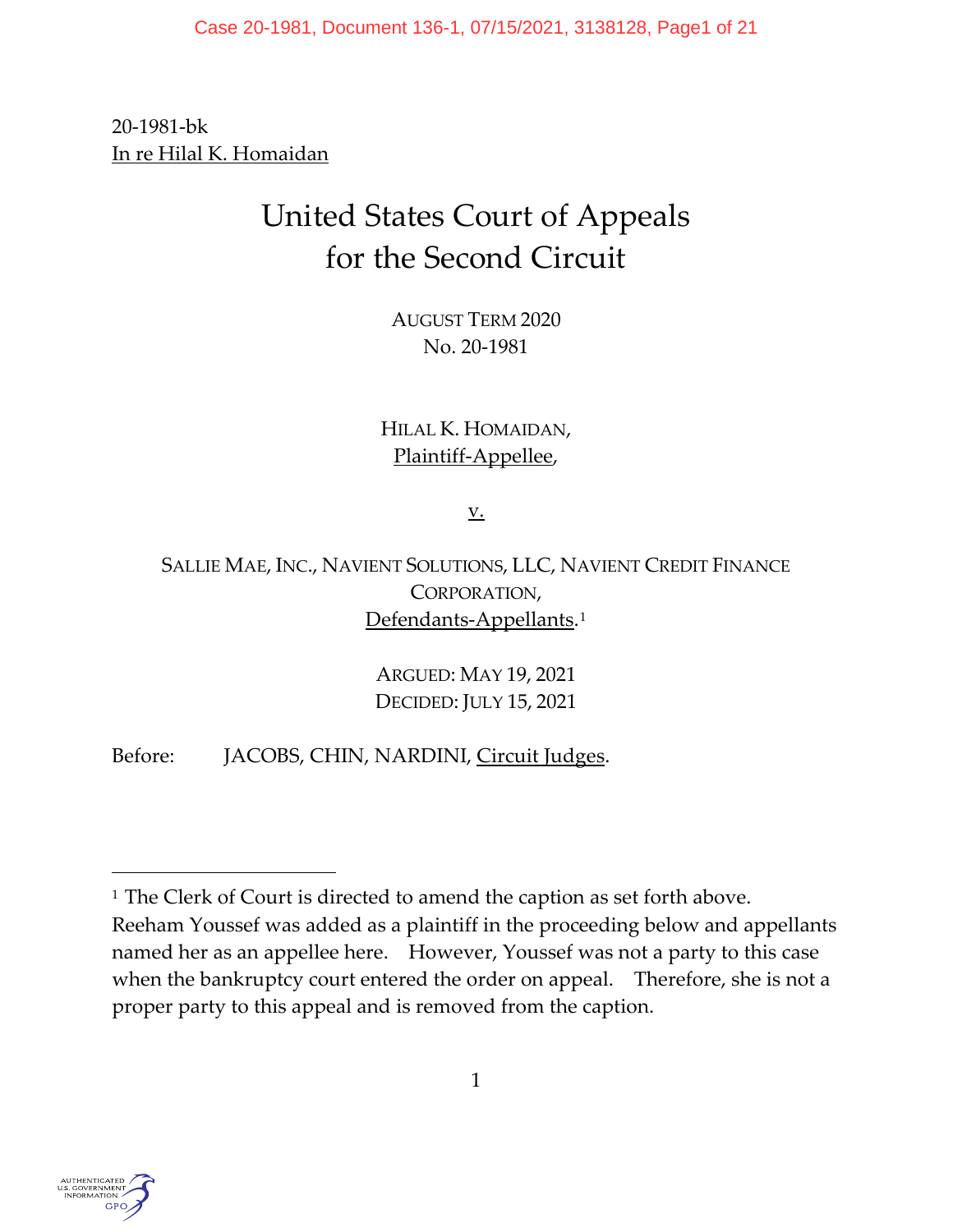In the United States Bankruptcy Court for the Eastern District of New York (Stong, B.J.), the borrower argued that a student loan was discharged in bankruptcy. The bankruptcy court denied the lender's motion to dismiss after concluding that 11 U.S.C. § 523(a)(8)(A)(ii) — which excepts from discharge "an obligation to repay funds received as an educational benefit, scholarship, or stipend"—does not cover private student loans. We **AFFIRM**.

\_\_\_\_\_\_\_\_\_\_\_\_\_\_\_\_\_\_\_\_

GEORGE F. CARPINELLO, Boies Schiller Flexner LLP, Albany, NY (Adam R. Shaw, Robert C. Tietjen, Jenna C. Smith, on the brief), for Plaintiff-Appellee.

Austin C. Smith, Smith Law Group, New York, NY (on the brief), for Plaintiff-Appellee.

Lynn E. Swanson, Peter Freiberg, Jones, Swanson, Huddell & Garrison, L.L.C., New Orleans, LA (on the brief), for Plaintiff-Appellee.

Jason W. Burge, Fishman Haygood L.L.P., New Orleans, LA (on the brief), for Plaintiff-Appellee.

THOMAS M. FARRELL, McGuire Woods LLP, Houston, TX (K. Elizabeth Sieg, McGuire Woods LLP, Richmond, VA, on the brief), for Defendants-Appellants.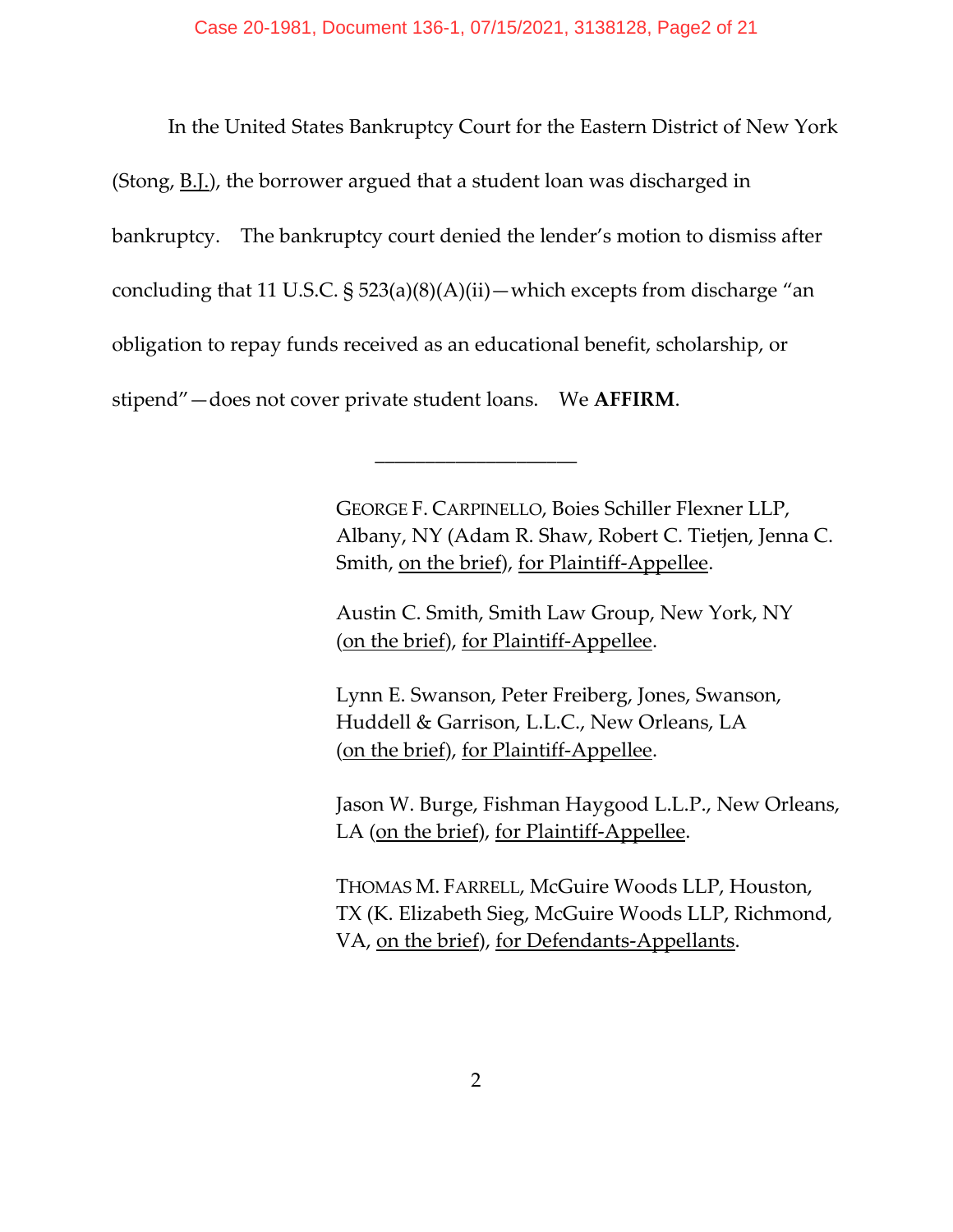## DENNIS JACOBS, Circuit Judge:

The Bankruptcy Code immunizes certain liabilities from discharge, including much educational debt. See 11 U.S.C.  $\S$  523(a)(8). The question in this case is whether the private educational loans that Plaintiff-Appellee Hilal K. Homaidan took out from Defendant-Appellants Sallie Mae Inc., Navient Solutions, LLC, and Navient Credit Finance Corporation (collectively, "Navient") were dischargeable.

Homaidan received the loans (the "Navient loans"), graduated from Emerson College, and later filed for Chapter 7 bankruptcy. The bankruptcy court's 2009 discharge order was ambiguous as to whether the Navient loans were discharged. Navient pursued repayment after the discharge order was issued, and Homaidan complied. After paying off the loans in full, Homaidan reopened the bankruptcy case and commenced this adversary proceeding against Navient seeking, among other things, actual damages for Navient's alleged violation of the discharge order. The United States Bankruptcy Court for the Eastern District of New York (Stong, B.J.) determined that the Navient loans were not excepted from discharge under 11 U.S.C. § 523(a)(8)(A)(ii) and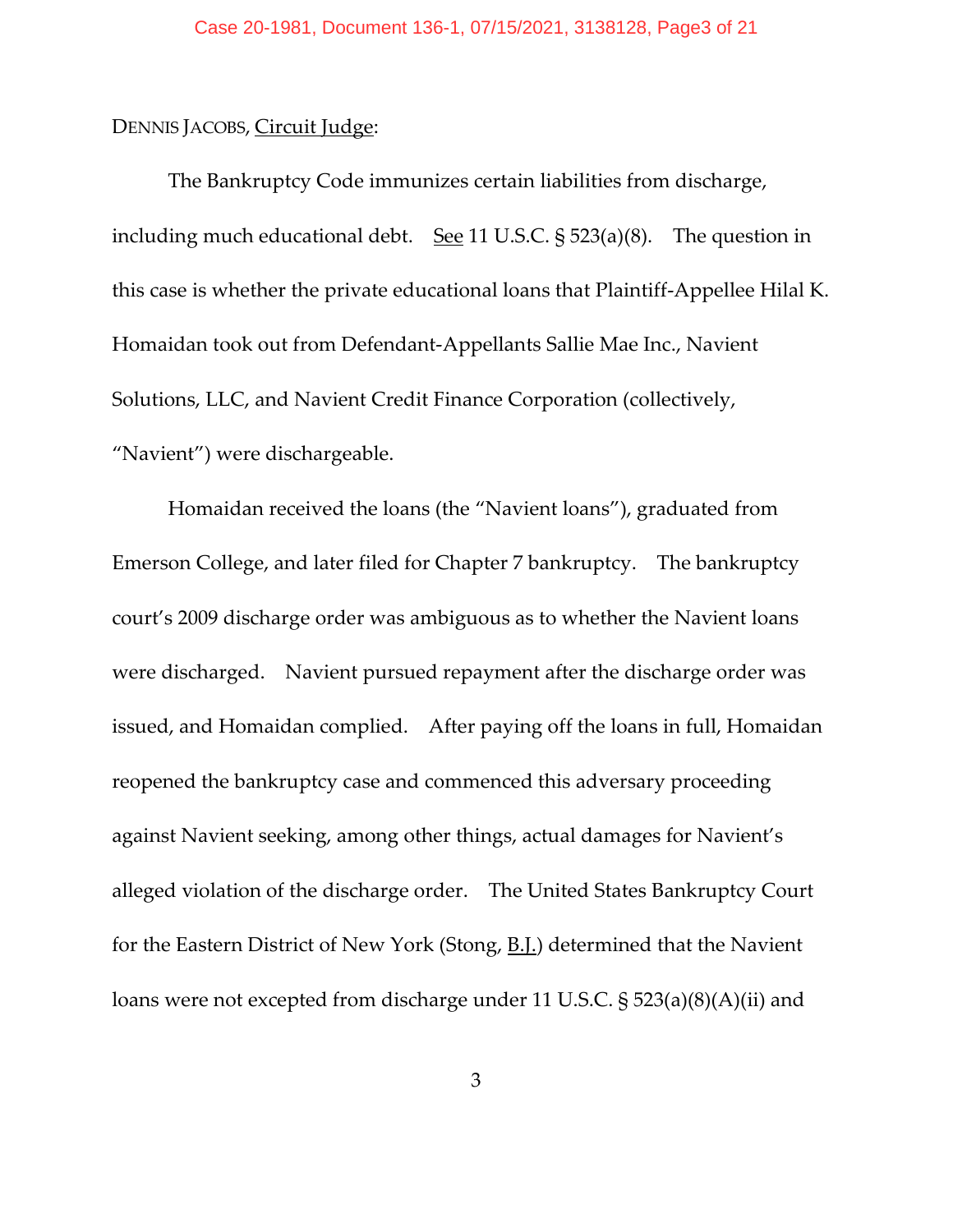#### Case 20-1981, Document 136-1, 07/15/2021, 3138128, Page4 of 21

therefore denied Navient's motion to dismiss. See Homaidan v. SLM Corp. (In re Homaidan), 596 B.R. 86, 107 (Bankr. E.D.N.Y. 2019).

Navient maintains that  $\S 523(a)(8)(A)(ii)$  prevented the loans from being discharged in Homaidan's bankruptcy. That provision excepts from discharge "obligation[s] to repay funds received as an educational benefit, scholarship, or stipend." 11 U.S.C. § 523(a)(8)(A)(ii). Under Navient's reading of that provision, the term "educational benefit" would encompass virtually all private student loans. But that reading cannot be reconciled with the text and structure of § 523(a)(8), both of which confirm that § 523(a)(8)(A)(ii) excepts from discharge a far narrower category of debt.

Accordingly, we **AFFIRM** the bankruptcy court's denial of Navient's motion to dismiss.

**I**

Homaidan attended Emerson College from 2003-2007 and took out several loans to finance his education there. Among them were two direct-to-consumer Tuition Answer Loans, totaling \$12,567, from Sallie Mae Inc., a corporation to which Navient is the successor. Although the loans helped underwrite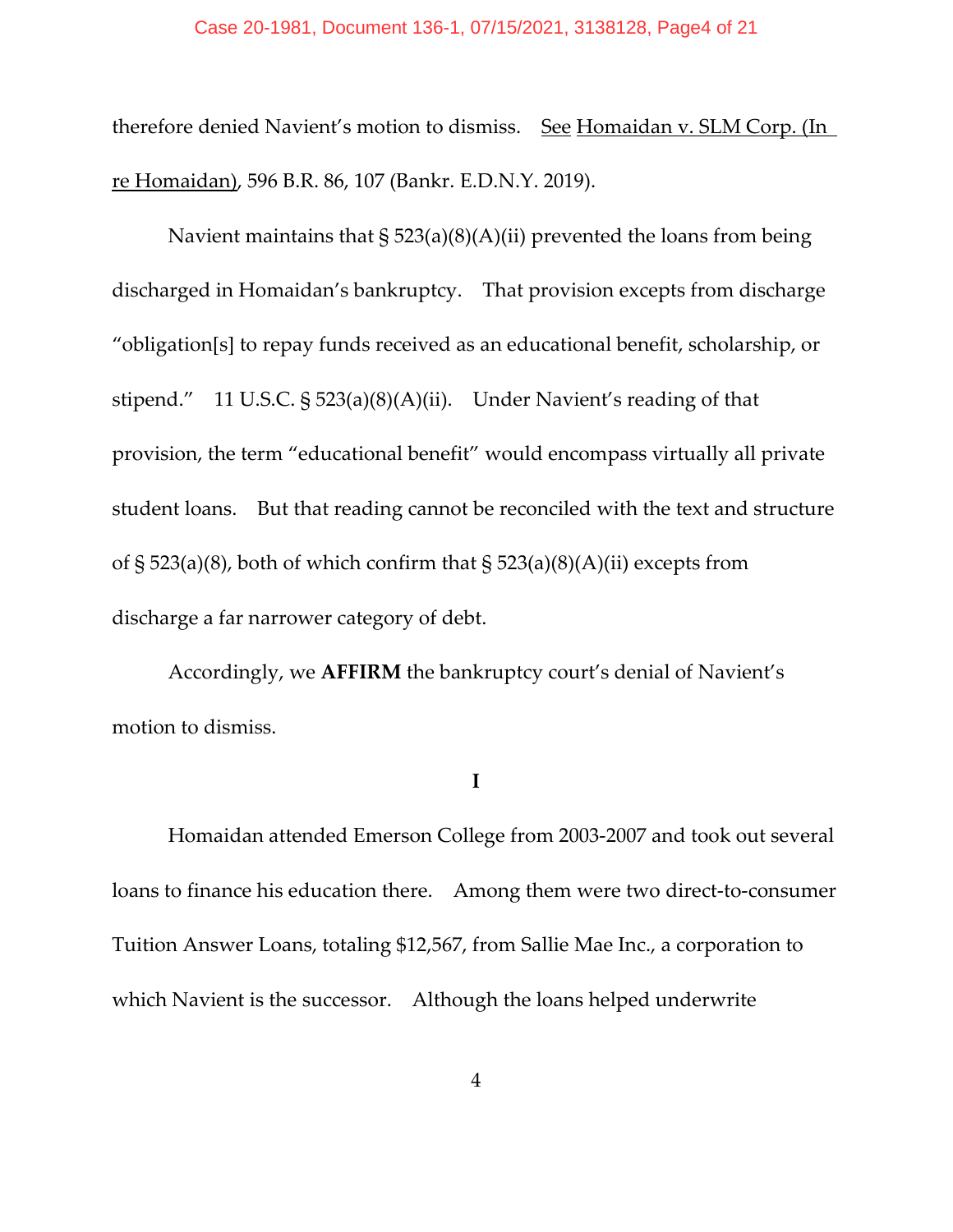Homaidan's college education, they were not made through Emerson's financial aid office, nor—Homaidan alleges—were they made solely to cover Emerson's cost of attendance. They went straight to Homaidan's bank account, and the loan proceeds exceeded the cost of Emerson's tuition.

Soon after graduating, Homaidan filed for Chapter 7 bankruptcy in the United States Bankruptcy Court for the Eastern District of New York. The petition listed the Navient loans as liabilities. Homaidan eventually obtained a discharge order from the bankruptcy court, but the order did not specify which debts were discharged. Rather, it observed that some "common types of debts" including "[d]ebts for most student loans," are not dischargeable in a Chapter 7 proceeding. App'x 59 (alterations omitted).

After the bankruptcy proceeding was closed, Navient hired a collection firm to pester Homaidan about paying back his Tuition Answer Loans. These demands for repayment caused Homaidan to assume that the loans had not been discharged; so he paid Navient in full, allegedly "under the mistaken belief that he had a legal obligation to do so." App'x at 26 (Compl. ¶ 51).

In 2017, Homaidan moved to reopen his bankruptcy case to seek a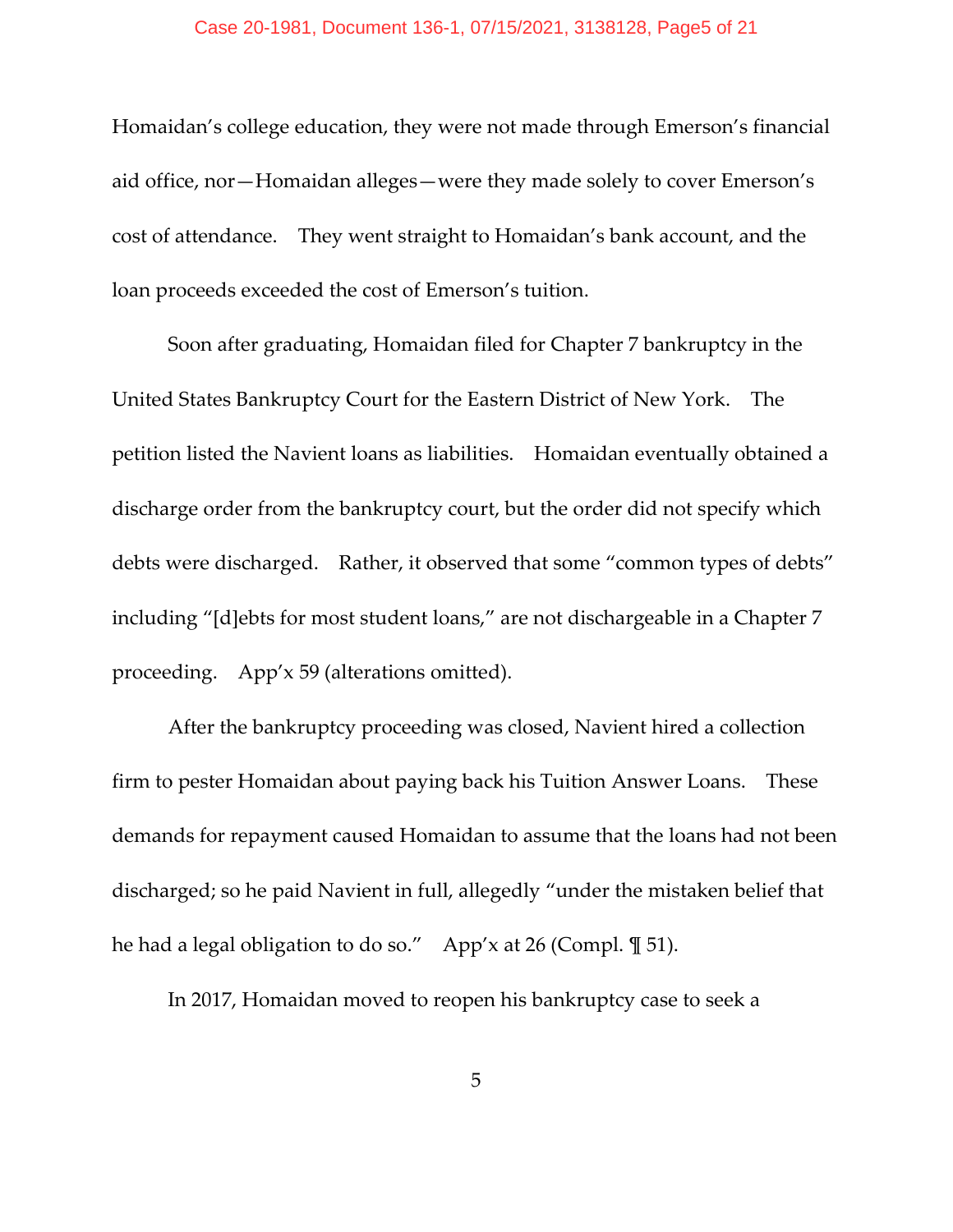#### Case 20-1981, Document 136-1, 07/15/2021, 3138128, Page6 of 21

determination that the Navient loans were in fact discharged during the original proceeding. (This would allow him to sue Navient for violating the discharge order.) Once the case was reopened, Homaidan commenced the instant adversary proceeding against Navient, which is styled as a putative class action. According to Homaidan, Navient has employed a scheme of issuing dischargeable loans to unsophisticated student borrowers and then demanding repayment even after those loans are discharged in bankruptcy.

Navient moved to dismiss the adversary proceeding under Federal Rule of Civil Procedure 12(b)(6), arguing, inter alia, that Homaidan's Tuition Answer Loans were excepted from discharge under 11 U.S.C. § 523(a)(8)(A)(ii). The bankruptcy court rejected that argument, concluding that "both by its terms and read in context,  $[S 523(a)(8)(A)(ii)]$  does not sweep in all education-related debt." In re Homaidan, 596 B.R. at 102. The district court (Block, J.) then certified the bankruptcy court's order for interlocutory appeal.

### **II**

We have jurisdiction over this interlocutory appeal pursuant to 28 U.S.C. § 158(d)(2)(A). That provision gives us jurisdiction to review an interlocutory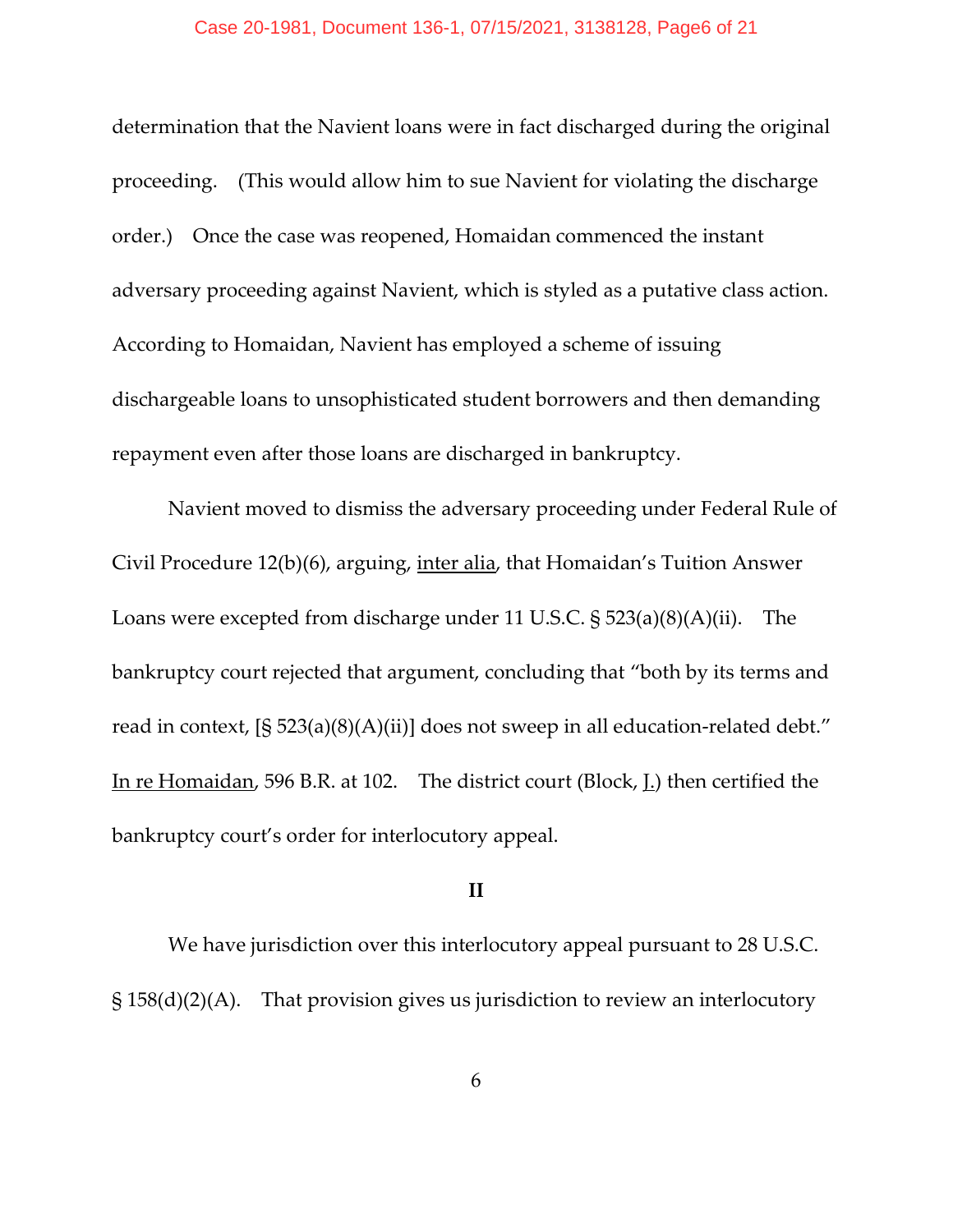order from a bankruptcy court if: (1) the district court certifies (inter alia) that the order involves a question of law for which no controlling precedent exists; and (2) this Court authorizes the appeal. See 28 U.S.C.  $\S$  158(d)(2)(A); Weber v. United States, 484 F.3d 154, 157 (2d Cir. 2007). The district court so certified, and a motions panel of this Court authorized the appeal.

Our review of the bankruptcy court's order, which involves a pure question of law, is de novo. See Miller v. Wolpoff & Abramson, L.L.P., 321 F.3d 292, 300 (2d Cir. 2003).

#### **III**

The sole question is one of statutory interpretation: whether the loans at issue constitute "an obligation to repay funds received as an educational benefit" and were therefore excepted from discharge under § 523(a)(8)(A)(ii). Homaidan contends that Navient is estopped from advancing its interpretation of  $\S$  5[2](#page-6-0)3(a)(8)(A)(ii). But we reach it for the reasons set forth in the margin,<sup>2</sup> and

<span id="page-6-0"></span><sup>2</sup> Homaidan argues that Navient is estopped because it has unsuccessfully advanced its interpretation of  $\S$  523(a)(8)(A)(ii) in other cases. Appellee Br. at 11–15 (citing Crocker v. Navient Sols. LLC (In re Crocker), 941 F.3d 206 (5th Cir. 2019), and McDaniel v. Navient Sols. LLC (In re McDaniel), 973 F.3d 1083 (10th Cir. 2020)). We disagree. Nonmutual offensive collateral estoppel, which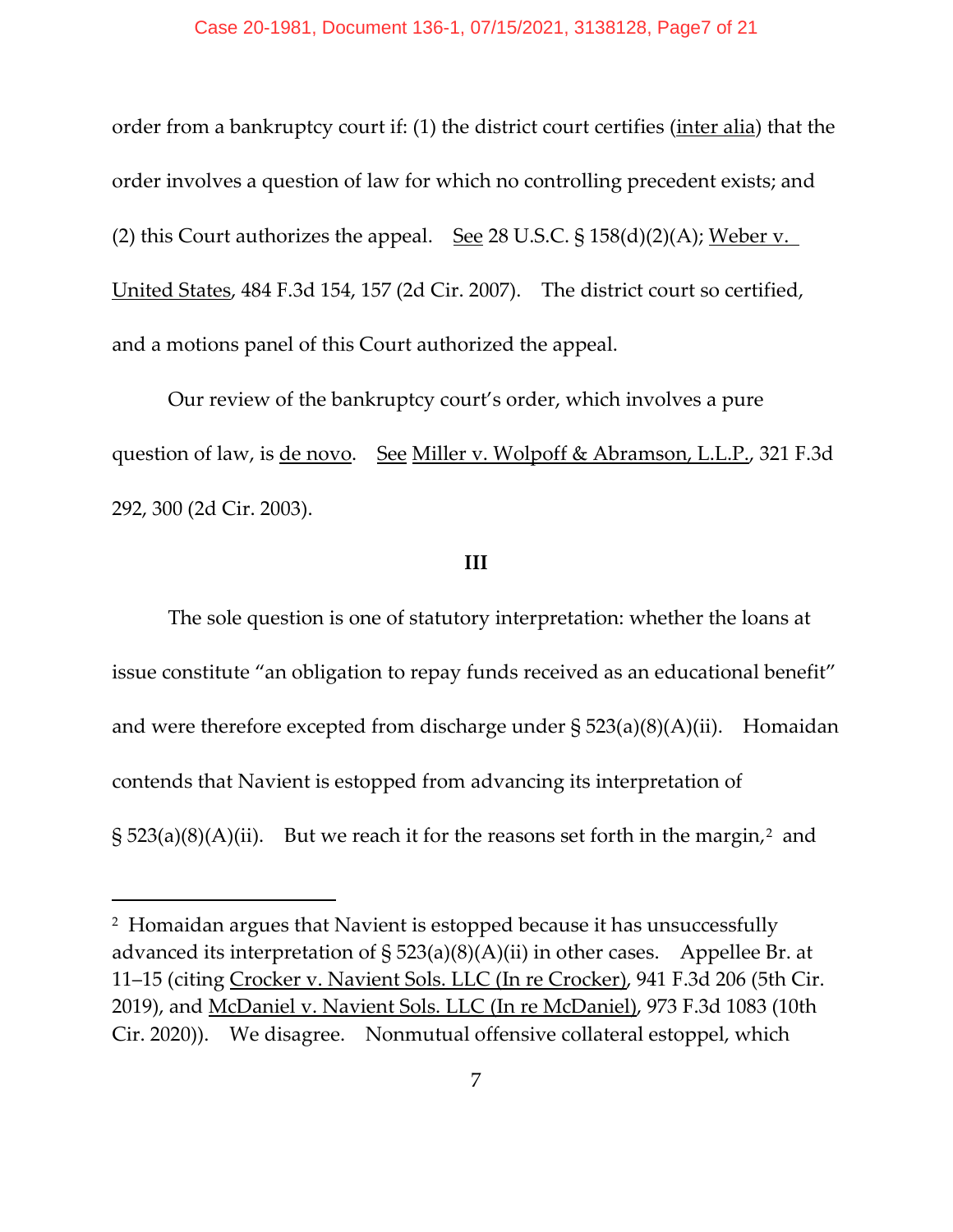conclude that Homaidan's loans fall outside the scope of § 523(a)(8)(A)(ii).

Our inquiry begins (and in this case ends) with the statutory text. See Saks v. Franklin Covey Co., 316 F.3d 337, 345 (2d Cir. 2003). The Bankruptcy Code lays out several categories of educational debt that cannot be discharged in bankruptcy absent a showing of undue hardship. See 11 U.S.C. § 523(a)(8). Because the federal bankruptcy system is designed to "aid the unfortunate debtor by giving him a fresh start in life," Lamar, Archer & Cofrin, LLP v. Appling, 138 S. Ct. 1752, 1758 (2018) (internal quotation marks omitted), discharge exceptions such as § 523(a)(8) are "confined to those plainly expressed in the Bankruptcy Code," Bethpage Fed. Credit Union v. Furio (In re Furio), 77

<sup>&</sup>quot;precludes a defendant from relitigating an issue the defendant has previously litigated and lost to another plaintiff," Bifolck v. Philip Morris USA Inc., 936 F.3d 74, 79 (2d Cir. 2019) (internal quotation marks and alteration omitted), cannot be applied if it would be unfair to the defendant, see Parklane Hosiery Co., Inc. v. Shore, 439 U.S. 322, 330 (1979). Unfairness arises "if the judgment relied upon as a basis for the estoppel is itself inconsistent with one or more previous judgments in favor of the defendant." Id. Because the Fifth and Tenth Circuit cases relied upon by Homaidan are inconsistent with earlier cases that adopted Navient's broader reading of § 523(a)(8)(A)(ii), see, e.g., Roy v. Sallie Mae (In re Roy), 2010 WL 1523996, at \*1 (Bankr. D.N.J. Apr. 15, 2010), it would be unfair to preclude Navient from advancing its view here, see Flood v. Just Energy Mktg. Corp., 904 F.3d 219, 237 (2d Cir. 2018) (affirming denial of collateral estoppel when the defendant had previously prevailed in another district court).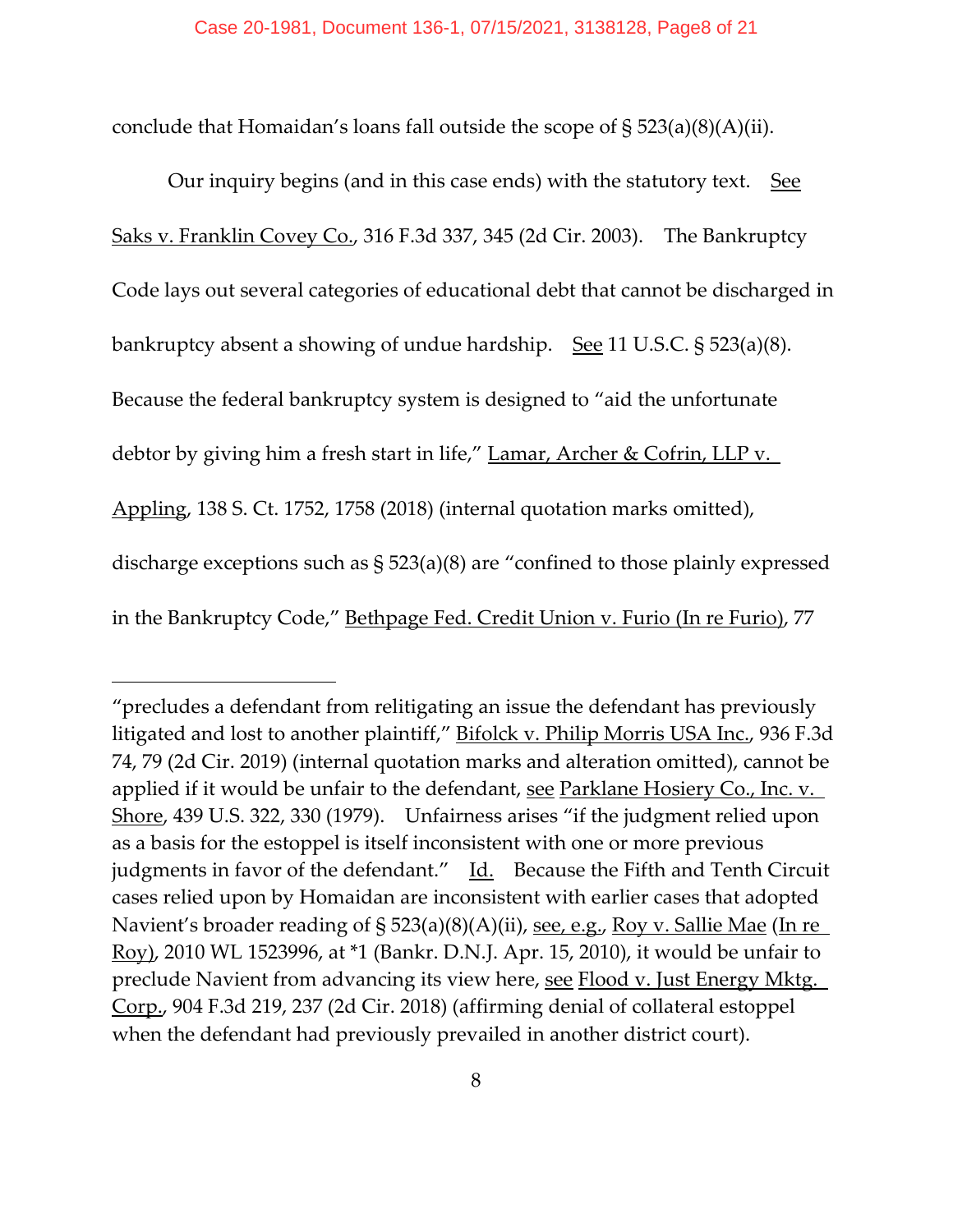F.3d 622, 624 (2d Cir. 1996) (internal quotation marks and alteration omitted).

The creditor bears the burden of establishing that a debt is excepted from

discharge. Cazenovia Coll. v. Renshaw (In re Renshaw), 222 F.3d 82, 90 (2d Cir. 2000).

Section 523(a)(8) excepts from discharge:

(A)(i) an educational benefit overpayment or loan made, insured, or guaranteed by a governmental unit, or made under any program funded in whole or in part by a governmental unit or nonprofit institution; or

(ii) an obligation to repay funds received as an educational benefit, scholarship, or stipend; or

(B) any other educational loan that is a qualified education loan, as defined in section 221(d)(1) of the Internal Revenue Code of 1986, incurred by a debtor who is an individual.

11 U.S.C. § 523(a)(8). This dense language means that three categories of

educational debt cannot be discharged in bankruptcy: (1) loans and benefit

overpayments backed by the government or a nonprofit; (2) obligations to repay

funds received as an educational benefit, scholarship, or stipend; and

(3) qualified private educational loans.[3](#page-8-0)

<span id="page-8-0"></span><sup>&</sup>lt;sup>3</sup> For a loan to be "qualified" under  $\S$  523(a)(8)(B), the student must attend an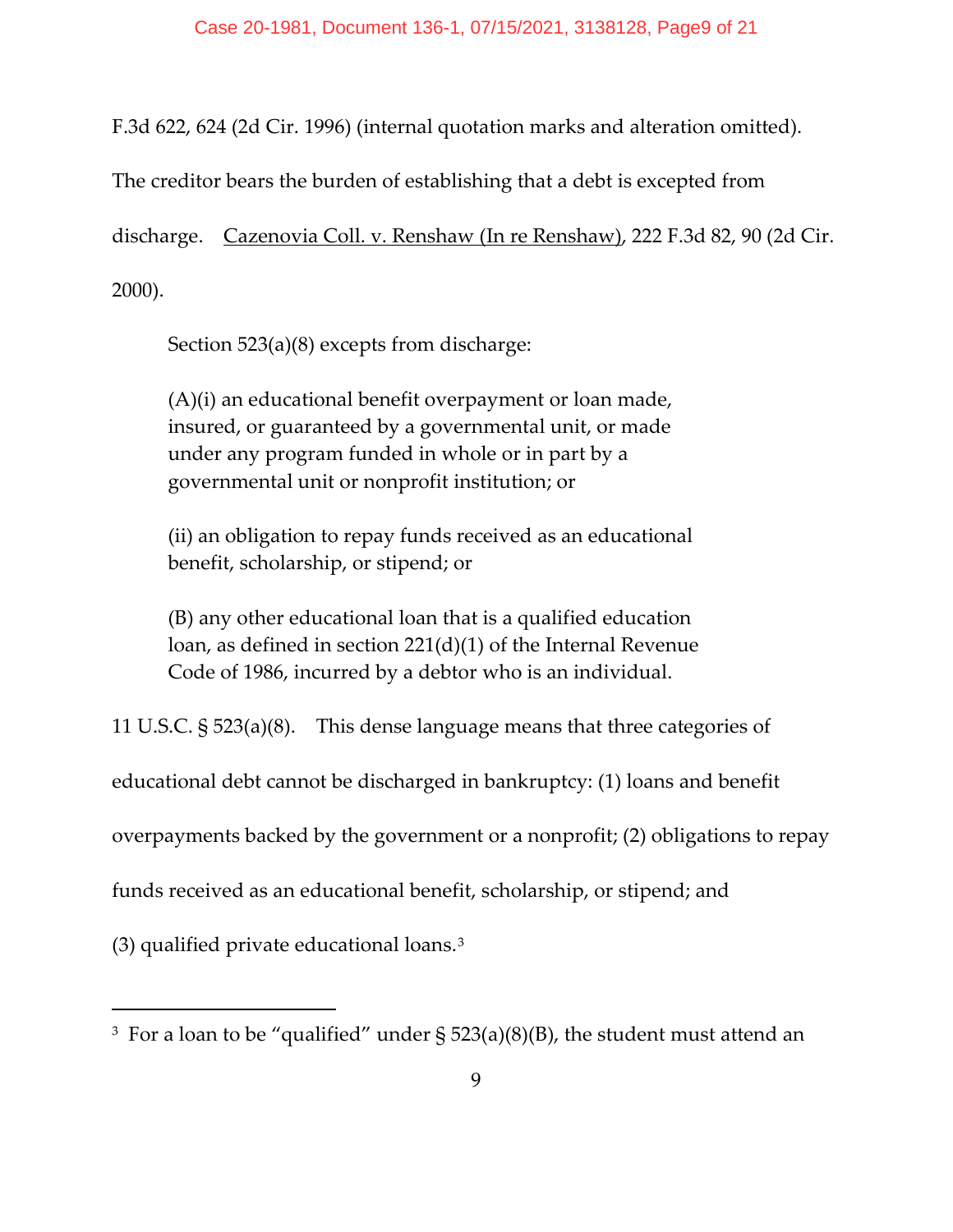Navient does not argue (in this appeal, at least) that the loan it made to Homaidan falls into either the first or third categories. Nor does Navient argue the loan constitutes a "scholarship" or "stipend." Therefore, the only question remaining is whether Navient's loan is "an obligation to repay funds received as an educational benefit" under § 523(a)(8)(A)(ii).

Navient argues that its loan agreement constitutes an "obligation to repay funds" and that Homaidan obtained those funds for the purpose of advancing his education, thereby deriving from them an "educational benefit." Navient endeavors to bolster this textual argument by pointing to a line of cases holding (without much textual analysis) that a private loan is covered by § 523(a)(8)(A)(ii) if the debtor obtained the funds to pay for educational expenses. See, e.g., Benson v. Corbin (In re Corbin), 506 B.R. 287, 296–97 (Bankr. W.D. Wash. 2014). Finally, Navient relies on a summary order of this Court, which is by definition non-precedential, and in any event, beside the point.[4](#page-9-0)

eligible educational institution and the loan must fund only qualified higher education expenses. <u>See</u> 26 U.S.C.  $\S$  25A(f)(2); <u>id.</u>  $\S$  221(d).

<span id="page-9-0"></span><sup>4</sup> In Desormes v. U.S. Tr. (In re Desormes), a pro se debtor sought to discharge in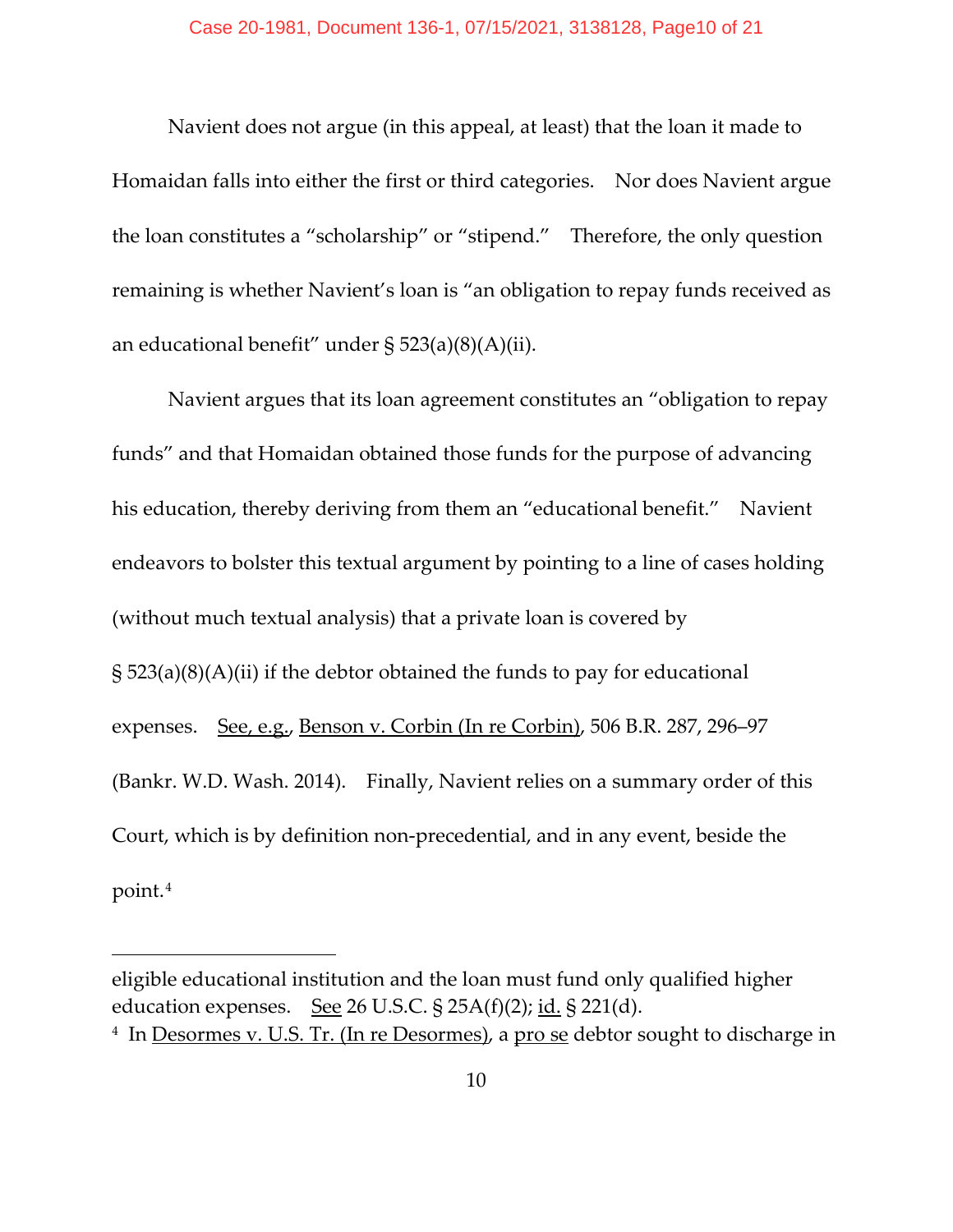According to Homaidan (and the other two circuit courts that have addressed the question), § 523(a)(8)(A)(ii) excepts from discharge only a narrow category of conditional grant payments, not all private student loans.

**A**

Navient's interpretation violates several rules of statutory construction. First, it is unsupported by plain meaning. Navient argues that the ordinary public meaning of "an obligation to repay funds received as an educational benefit" includes student loans. But as the bankruptcy court explained, that would be "an unconventional way to discuss a loan." In re Homaidan, 596 B.R. at 102. The Tenth Circuit, less charitable, observed that "no normal speaker of English . . . would say that student loans are obligations to repay funds received

bankruptcy a private loan he took out to attend a for-profit law school. See 569 F. App'x 42, 43 (2d Cir. 2014). The bankruptcy court's refusal to discharge the loan under § 523(a)(8)(A)(ii) was affirmed, but the (non-binding) order did not squarely take on the statutory interpretation question at the center of this appeal. The debtor's primary contention was that his loan fell outside of § 523(a)(8)(A)(ii)'s scope because he did not receive funds directly. The panel's single sentence of analysis rejects *that* argument. See id. And while the debtor's briefing did raise an argument about the scope of § 523(a)(8)(A)(ii), the panel did not engage with it.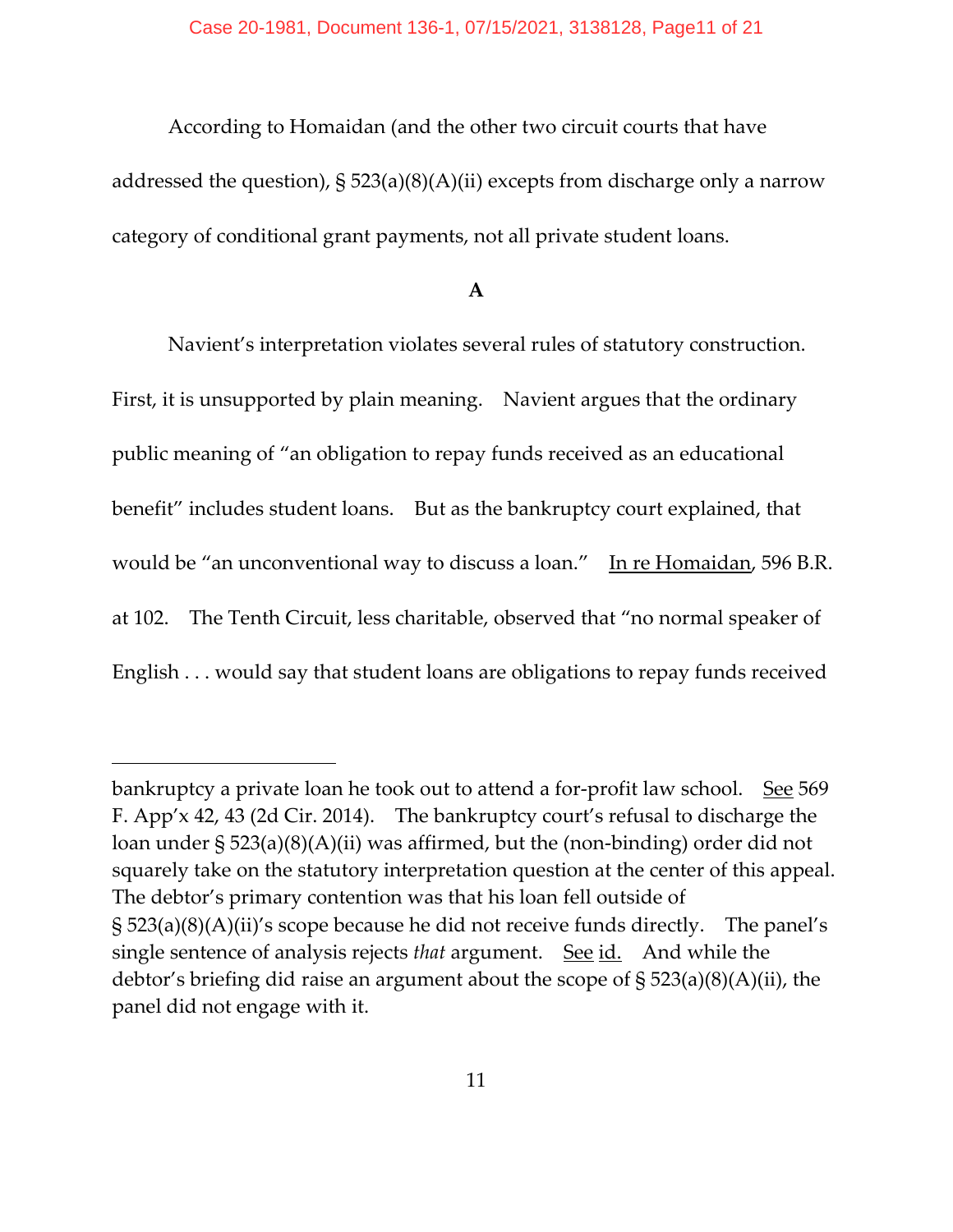as an educational benefit." In re McDaniel, 973 F.3d at 1096 (internal quotation marks omitted). We agree: if Congress had intended to except all educational loans from discharge under § 523(a)(8)(A)(ii), it would not have done so in such stilted terms. As discussed infra, there are educational benefits that students may become obligated to repay—such as conditional grants—which fit the statutory text more naturally.

Next, Navient attempts to read "loan" into  $\S 523(a)(8)(A)(ii)$ ; but the word is absent from that provision, which itself is sandwiched in between two others that use the word "loan" expressly.<sup>[5](#page-11-0)</sup> When interpreting a disputed statutory term, "we must not look merely to [the] particular clause, but consider [it] in connection with it the whole statute." Dada v. Mukasey, 554 U.S. 1, 16 (2008) (internal quotation marks omitted). So when Congress "includes particular language in one section of a statute but omits it in another section of the same Act, it is generally presumed that Congress acts intentionally and purposely in

<span id="page-11-0"></span><sup>5</sup> The preceding subsection, § 523(a)(8)(A)(i), excepts from discharge a "loan made . . . by a governmental unit or nonprofit institution." And the following subsection, § 523(a)(8)(B), likewise excepts "any other educational loan that is a qualified education loan."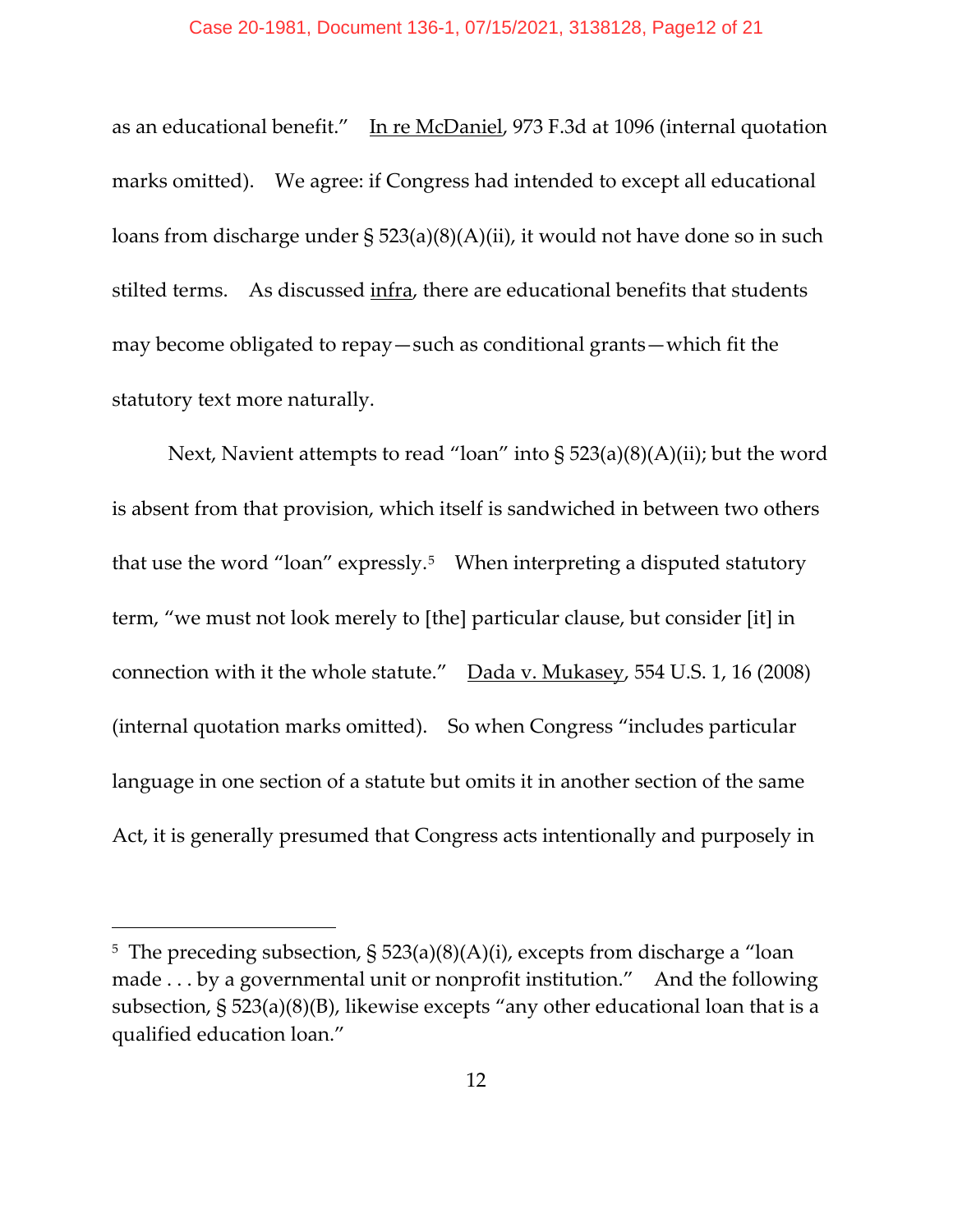#### Case 20-1981, Document 136-1, 07/15/2021, 3138128, Page13 of 21

the disparate inclusion or exclusion." Russello v. United States, 464 U.S. 16, 23 (1983) (internal quotation marks omitted).

Navient offers no compelling rejoinder to this argument, but instead proffers two structural arguments of its own. Neither is persuasive. First, Navient argues that § 523(a)(8)(A)(ii) must encompass student loans because § 523(a)(8)(B) refers to "any *other* educational loan," thus implying that the preceding subsections likewise cover loans. Appellant Br. at 22. But § 523(a)(8)(A)(i) expressly excepts from discharge "*loan[s]*" that are backed by the government or a nonprofit. The natural reading of "other" in  $\S 523(a)(8)(B)$  is that it refers back to  $\S 523(a)(8)(A)(i)$ , not  $\S 523(a)(8)(A)(ii)$ .

Second, Navient points us to other statutes in which Congress has used the term "obligation to repay" in reference to loans. Appellant Br. at 21–22 (citing, inter alia, 12 U.S.C. § 1430(d)). That observation has little bearing on our analysis, which principally concerns  $\S$  523(a)(8). The question is not whether the phrase "obligation to repay" can *ever* be used to describe a loan, or even whether it can be an apt description. Rather, we must determine what Congress meant when it used that term in  $\S$  523(a)(8). Congress used the word "loan"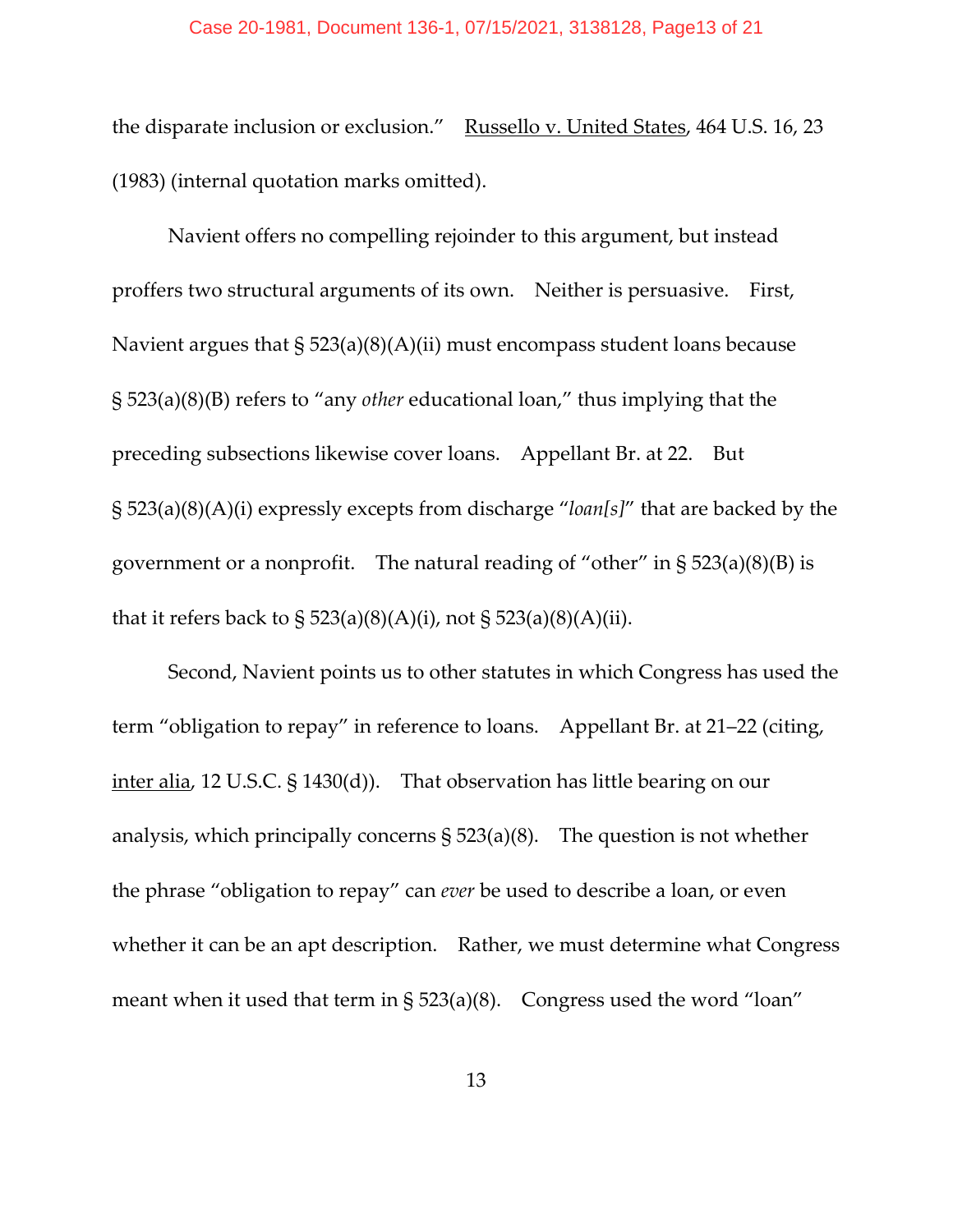several times in § 523(a)(8) but left it out of § 523(a)(8)(A)(ii), signaling that the omission was intentional. See Russello, 464 U.S. at 23.

#### **B**

Navient's construction also offends the canon against surplusage, which advises courts to interpret a statute to effectuate all its provisions, "so that no part will be inoperative or superfluous." Hibbs v. Winn, 542 U.S. 88, 101 (2004). The canon is at its "strongest when an interpretation would render superfluous another part of the same statutory scheme." Marx v. Gen. Revenue Corp., 568 U.S. 371, 386 (2013).

Navient's broad reading—under which *any* loan is nondischargeable under  $\S$  523(a)(8)(A)(ii) if it was used to further one's education—would draw virtually all student loans within the scope of  $\S 523(a)(8)(A)(ii)$ . That construction proves too much. If it were adopted, the other subsections of § 523(a)(8)—both of which delineate specific categories of nondischargeable educational debt—would be swallowed up.<sup>6</sup> Loans excepted from discharge

<span id="page-13-0"></span> $6$  Navient maintains that its interpretation leaves a role for § 523(a)(8)(B) to play. Appellant Br. at 30 (citing <u>Wills v. Sallie Mae Servicing (In re Wills)</u>, 2010 WL 1688221, (S.D. Ind. Apr. 23, 2010)). In Wills, the debtor took out a loan to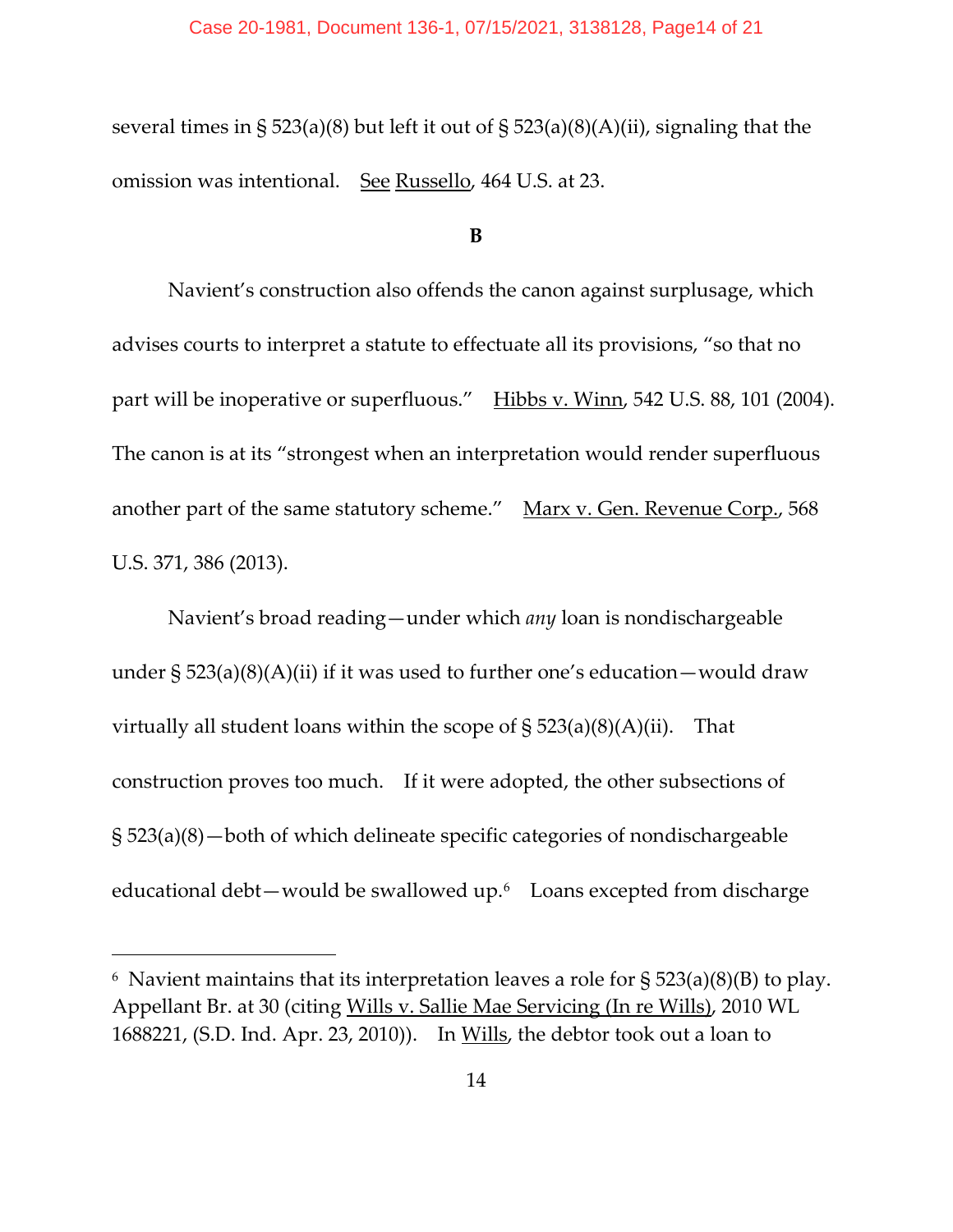under  $\S 523(a)(8)(A)(i)$  and  $\S 523(a)(8)(B)$  "would be no more than a subset of such loans already excepted from discharge under  $\S$  523(a)(8)(A)(ii)." See Nunez v. Key Educ. Res. (In re Nunez), 527 B.R. 410, 415 (Bankr. D. Or. 2015). We presume that by constructing a statute with three distinct subsections, "Congress intended each [one] to have a distinct function and to target different kinds of debt[]." Inst. of Imaginal Stud. v. Christoff (In re Christoff), 527 B.R. 624, 634 (9th Cir. BAP 2015).

The evolution of § 523(a)(8) confirms that it is not a catch-all for educational loans. The term disputed in this case—"obligation to repay funds received as an educational benefit"—was first added to  $\S$  523(a)(8) in 1990. From 1990 to 2005, § 523(a)(8) was a single paragraph that excepted from discharge a debt:

finance his grandson's education. 2010 WL 1688221, at \*1. Navient says that because the *grandfather* did not receive an "educational benefit" from the loan, it would not be excepted from discharge under  $\S$  523(a)(8)(A)(ii) but still be covered under  $\S 523(a)(8)(B)$ . But this contradicts Navient's assertion that what matters for  $\S 523(a)(8)(A)(ii)$  is "the purpose of [the] loan." Appellant Br. at 7. Under Navient's purpose-focused test, the loan in Wills would appear to still be covered by  $\S$  523(a)(8)(A)(ii). And even if Navient could posit a set of facts under which a loan would escape  $\S$  523(a)(8)(A)(ii)'s reach, it cannot persuasively dispute that its broad interpretation causes considerable overlap.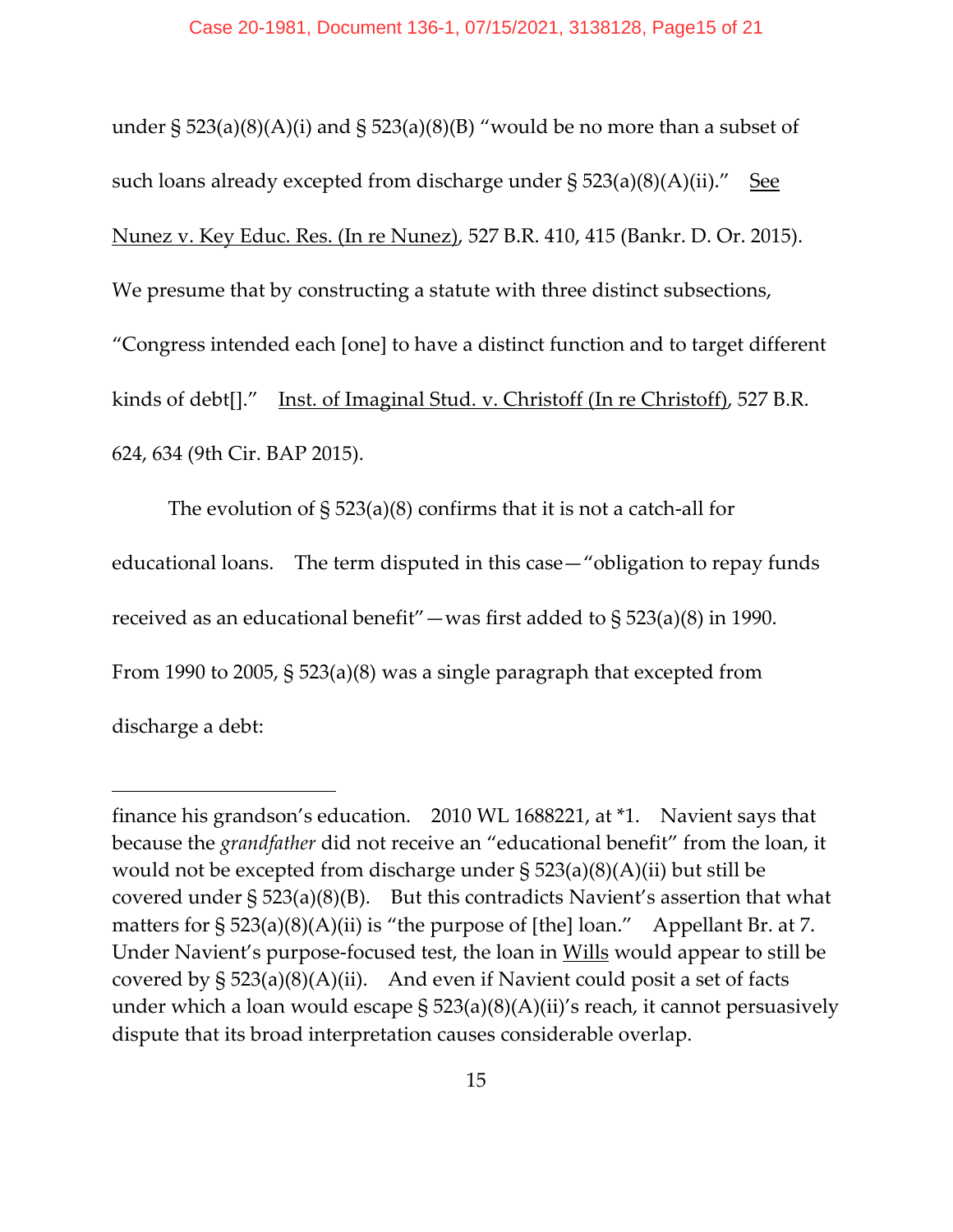for an educational benefit overpayment or loan made, insured or guaranteed by a governmental unit, or made under any program funded in whole or in part by a governmental unit or nonprofit institution, or for an obligation to repay funds received as an educational benefit, scholarship or stipend.

The Federal Debt Collection Act of 1990, Pub. L. No. 101-647, § 3621(1), 104 Stat. 4933, 4964–65 (1990). The statute took its current, three-subsection form in 2005 when Congress enacted the Bankruptcy Abuse Prevention and Consumer Protection Act ("BAPCPA").

Navient argues that by setting  $\S$  523(a)(8)(A)(ii) off in a separate subsection, Congress intended to except from discharge all private student loans. This assertion puts more weight on the BAPCPA amendment than it can bear. The Act did not alter the substance of the phrase at issue; it inserted a comma after "scholarship," and merely tweaked the statute's format by splitting it into two subsections, now  $\S$  523(a)(8)(A)(i) and  $\S$  523(a)(8)(A)(ii). And Navient conceded that before the BAPCPA, "the near-unanimity of courts" interpreted § 523(a)(8)'s language as *not* excepting private student loans from discharge. See In re Crocker, 941 F.3d at 222; Dufrane v. Navient Sols., Inc. (In re Dufrane), 566 B.R. 28, 37 (Bankr. C.D. Cal. 2017) ("In a series of cases following the 1990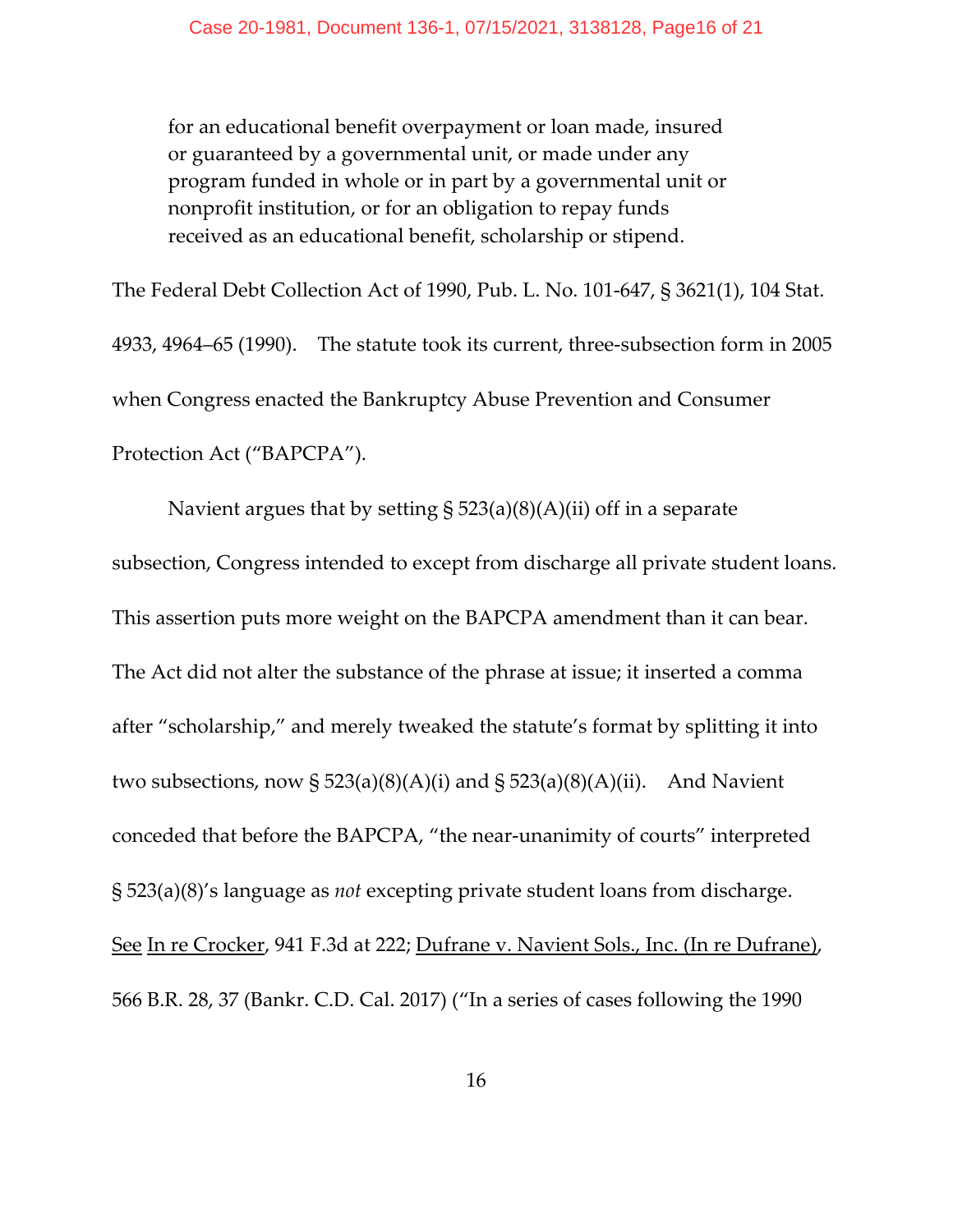amendment, bankruptcy courts uniformly rejected the notion that the new term 'educational benefit' could be read . . . to except from discharge loans made by for-profit lenders . . . ."). It would be quite strange for Congress to render nondischargeable a huge new category of debt by tinkering with § 523(a)(8)'s format but leaving untouched (but for an Oxford comma) wording that had never been interpreted to except private loans from discharge.

The BAPCPA's far more significant modification was the addition of  $\S$  523(a)(8)(B). That new subsection, which excepts a subset of private loans from discharge, was a "response to the growing trend of commercial lending" and was designed to "make qualified private student loans harder to discharge." Thomas v. Dep't of Educ. (In re Thomas), 931 F.3d 449, 453 (5th Cir. 2019). But under Navient's interpretation, private student loans were *already* excepted from discharge as "obligation[s] to repay funds received as an educational benefit." 11 U.S.C. § 523(a)(8)(A)(ii). "It defies logic to suggest that Congress added subsection 523(a)(8)(B) in 2005 to encompass a subset of loans already covered under subsection 523(a)(8)(A)(ii)." Decena v. Citizens Bank (In re Decena), 549 B.R. 11, 19 (Bankr. E.D.N.Y. 2016), rev'd on other grounds, 562 B.R. 202 (E.D.N.Y.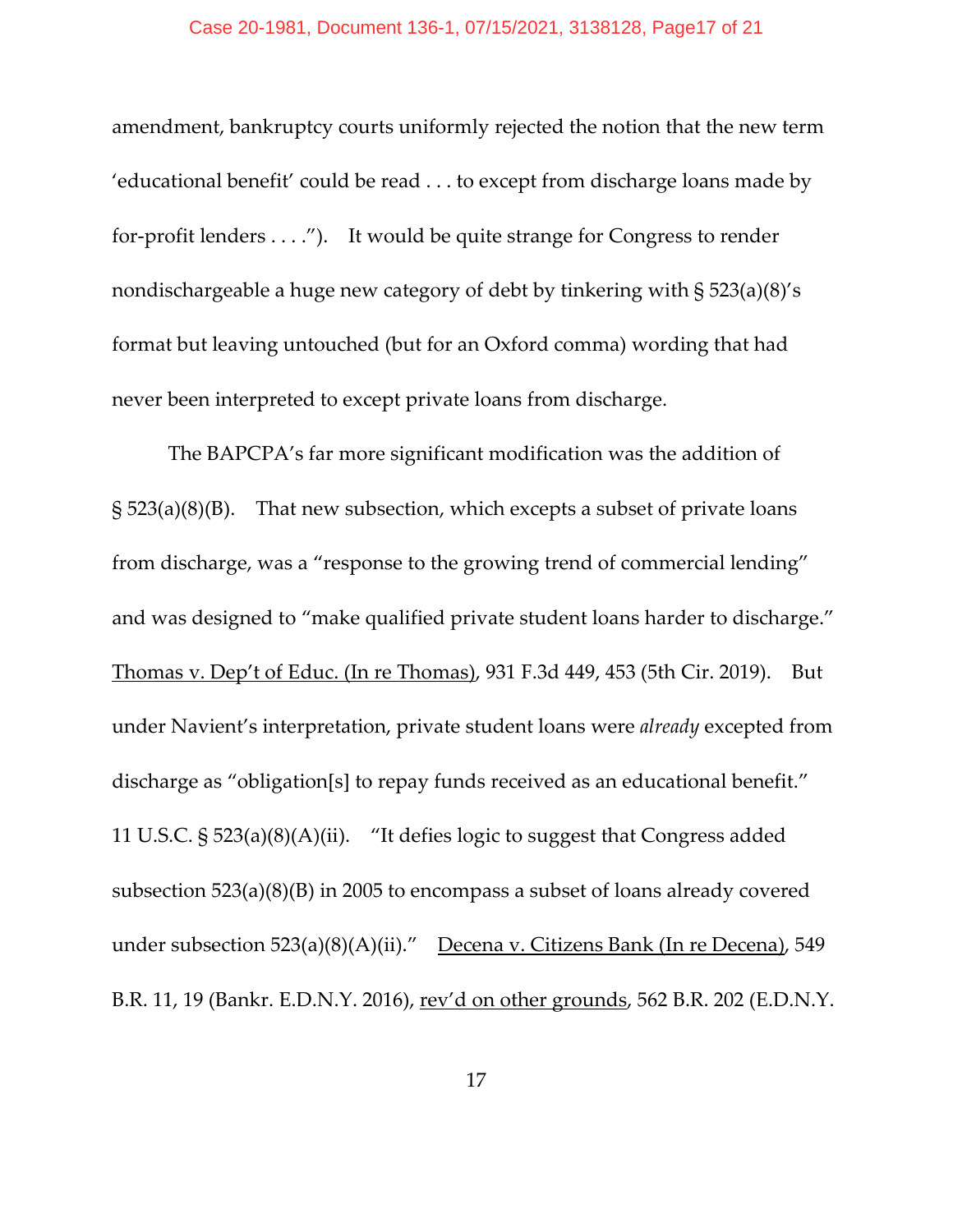2016).

While Navient's broader reading of § 523(a)(8)(A)(ii) largely obviates its neighboring subsections, Homaidan's narrower interpretation reserves a role for each one: § 523(a)(8)(A)(i) covers government and nonprofit-backed loans and educational benefit overpayments<sup>[7](#page-17-0)</sup>; § 523(a)(8)(A)(ii) covers scholarships, stipends, and conditional education grants; and § 523(a)(8)(B) covers private loans made to individuals attending eligible schools for certain qualified expenses.

**C**

Navient's interpretation also clashes with noscitur a sociis, the canon that "counsels that a word is given more precise content by the neighboring words with which it is associated."<sup>8</sup> Freeman v. Quicken Loans, Inc., 566 U.S. 624, 634–

<span id="page-17-0"></span><sup>7</sup> An educational benefit overpayment occurs, for example, when a GI Bill recipient continues to receive payments even after leaving school. See In re Renshaw, 222 F.3d at 92.

<span id="page-17-1"></span><sup>8</sup> Navient suggests that relying on noscitur is inappropriate when, as here, a statutory list contains just three items. See Appellant Br. at 36 (citing Graham Cnty. Soil & Water Conservation Dist. v. U.S. ex rel. Wilson, 559 U.S. 280, 288 (2010)). But Graham involved three listed items that were "each quite distinct from the other no matter how construed." 559 U.S. at 288. That is not the case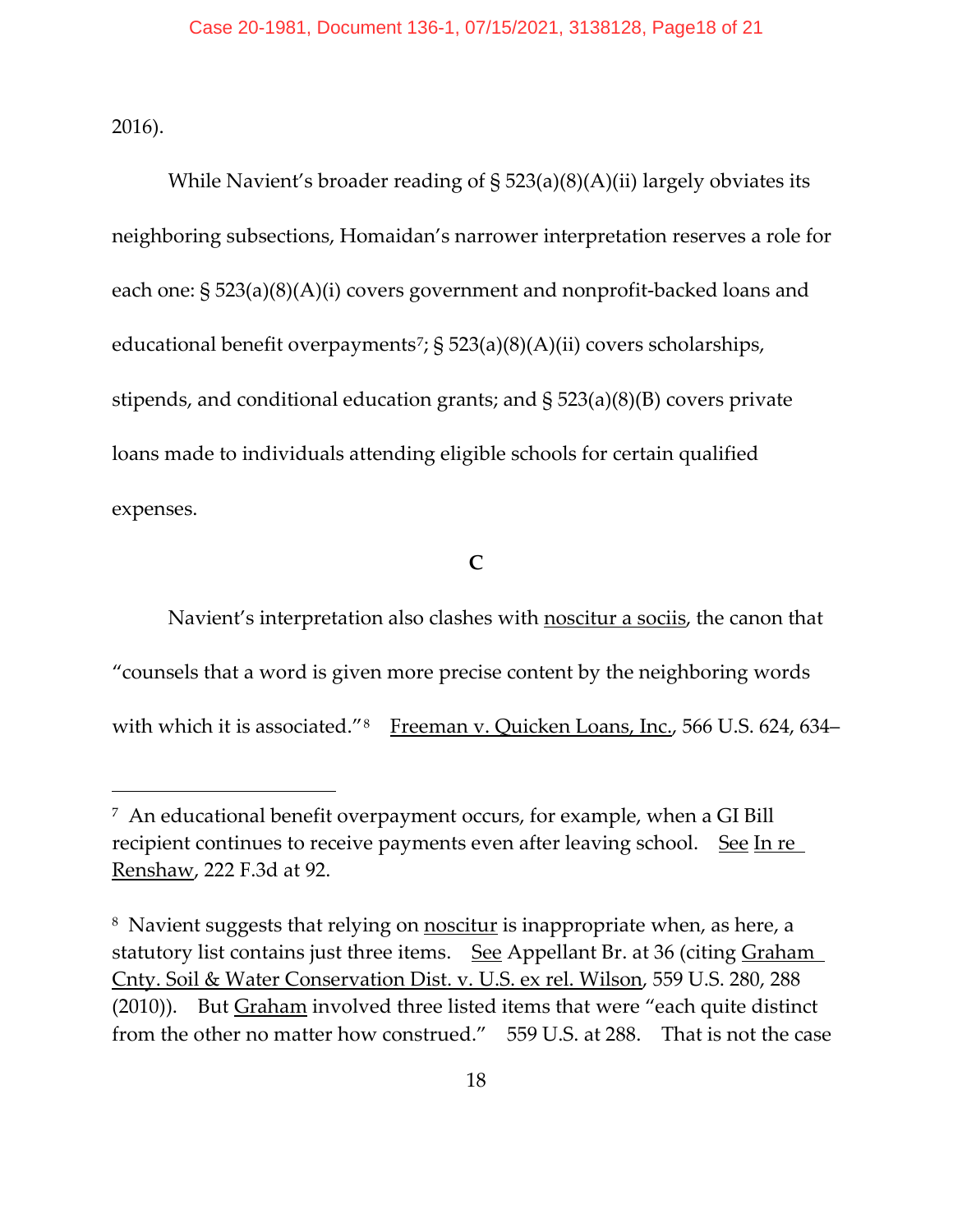#### Case 20-1981, Document 136-1, 07/15/2021, 3138128, Page19 of 21

35 (2012) (internal quotation marks omitted); see also United States v. Dauray, 215 F.3d 257, 262 (2d Cir. 2000) ("[T]he meaning of doubtful terms or phrases may be determined by reference to their relationship with other associated words or phrases."). Employing noscitur a sociis helps prevent a court from "ascribing to one word a meaning so broad that it is inconsistent with its accompanying words, thus giving unintended breadth to the Acts of Congress." Yates v. United States, 574 U.S. 528, 543 (2015) (internal quotation marks omitted).

In this case, the disputed term—"educational benefit"—is undefined and potentially ambiguous. Noscitur therefore instructs us to cabin it such that its scope aligns with that of its listed companions—"scholarship" and "stipend." See T.W. v. N.Y. State Bd. of L. Examiners, 996 F.3d 87, 98 (2d Cir. 2021) (relying on noscitur to avoid an interpretation that would "define the word much more broadly than its statutory neighbors"). Both "scholarship" and "stipend" describe conditional grant payments "which are not generally required to be repaid by the recipient." Campbell v. Citibank, N.A. (In re Campbell), 547 B.R.

here. Moreover, post-Graham, the Supreme Court has utilized noscitur when interpreting a term in a list of three items. See Yates v. United States, 574 U.S. 528, 544–45 (2015).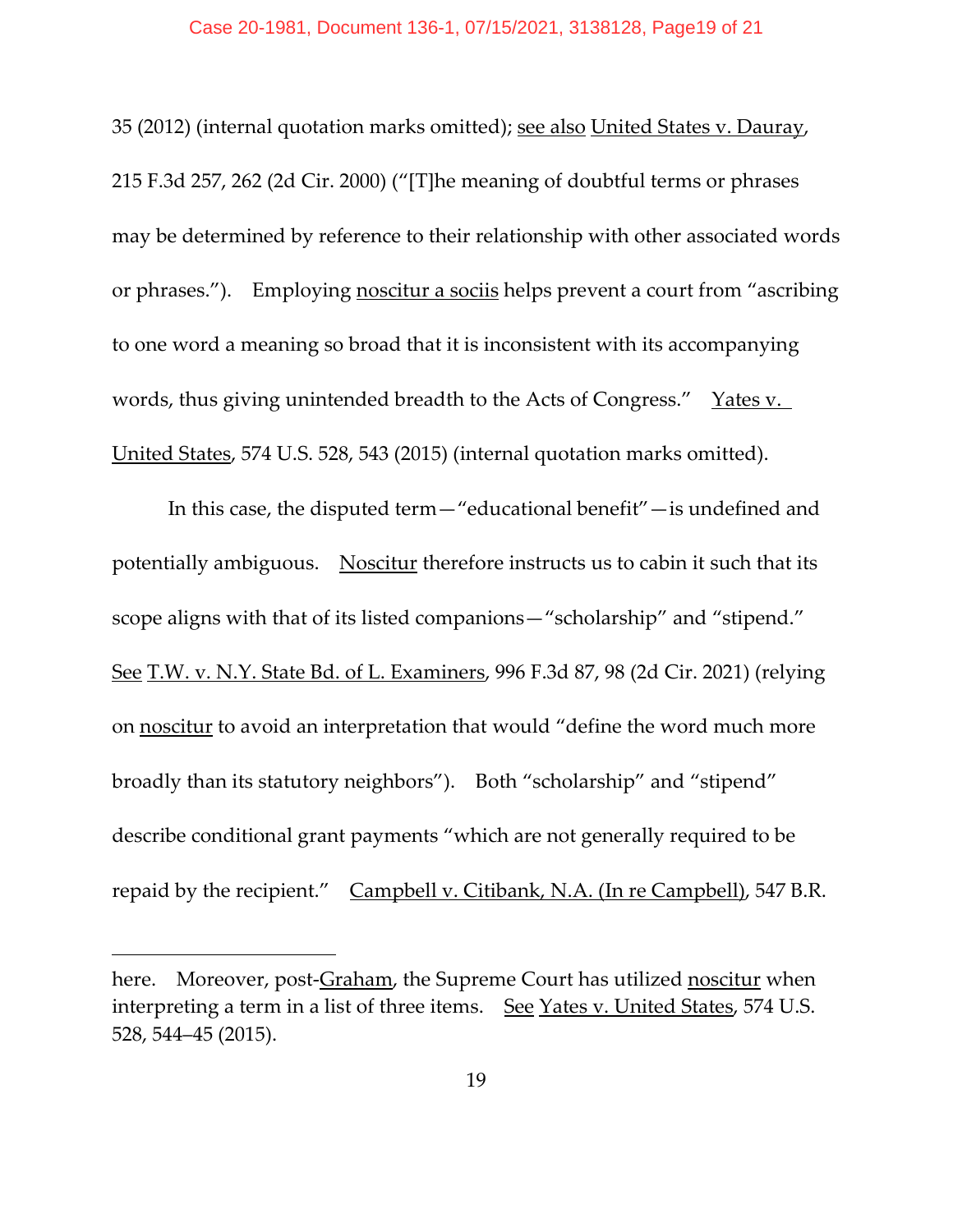49, 55 (Bankr. E.D.N.Y. 2016). For example, a "scholarship" for a student-athlete need not be repaid if the recipient remains on the team; similarly, a "stipend" is a payment that is conditioned on the recipient's performance of services and generally need not be repaid. The defining characteristic of a loan, by contrast, is an unconditional obligation to pay it back. Interpreting "educational benefit" to cover all private student loans when the two terms listed in tandem describe "specific and quite limited kinds of payments that . . . do not usually require repayment," In re Crocker, 941 F.3d at 220, would improperly broaden  $\S 523(a)(8)(A)(ii)'$ s scope.

"Educational benefit" is therefore best read to refer to conditional grant payments similar to scholarships and stipends. The Reserve Officer Training Corps and the National Health Service Corps, for example, pay tuition in exchange for a promise to serve in the military after graduation or to practice medicine in an underserved region. See Jason Iuliano, Student Loan Bankruptcy and the Meaning of Educational Benefit, 93 AM. BANKR. L.J. 277, 292 (2019). A recipient who breaks that promise incurs an "obligation to repay [the] funds" that they previously received "as an educational benefit." Per